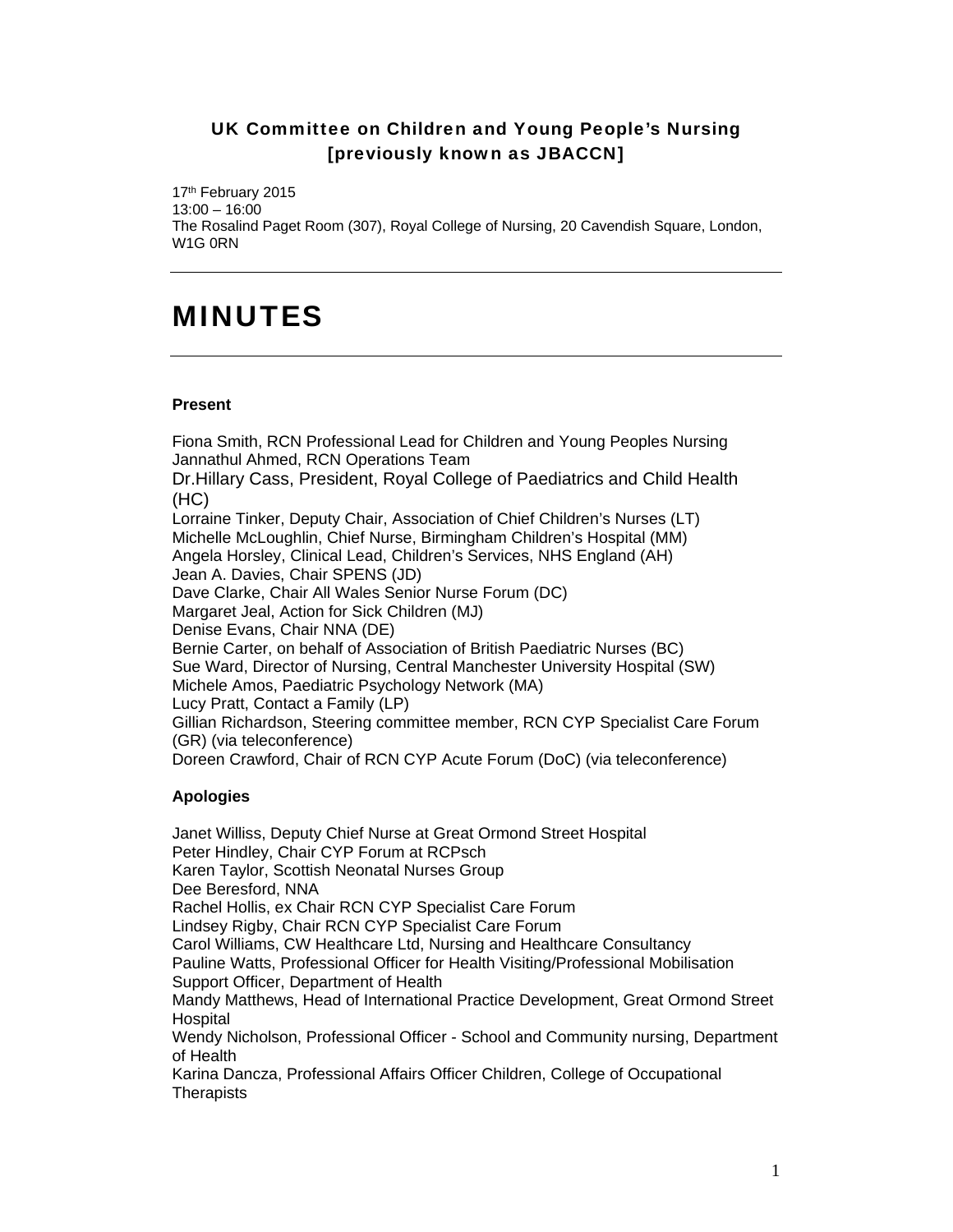| <b>Ite</b><br>m       | <b>Notes</b>                                                                                                                                                                                                                                                                                                                                                                       | <b>Action</b> |
|-----------------------|------------------------------------------------------------------------------------------------------------------------------------------------------------------------------------------------------------------------------------------------------------------------------------------------------------------------------------------------------------------------------------|---------------|
| No.                   |                                                                                                                                                                                                                                                                                                                                                                                    |               |
| 01/<br>$\overline{2}$ | <b>Welcome, Apologies and introductions</b>                                                                                                                                                                                                                                                                                                                                        |               |
| 03                    | Minutes of the last meeting held on 14th October 2014<br>One typo highlighted, all happy with content of minutes.                                                                                                                                                                                                                                                                  |               |
| 04                    | <b>Matters arising</b>                                                                                                                                                                                                                                                                                                                                                             |               |
|                       | <b>ACCN</b> nominee<br>Lorraine Tinker now representing ACCN at<br>future<br><b>UKCCYPN</b> meetings                                                                                                                                                                                                                                                                               |               |
|                       | Public Inquiry Hypernatremia<br>No update sent, apologies received                                                                                                                                                                                                                                                                                                                 |               |
|                       | CYP mental health taskforce<br>No update received, FS to speak to Lawrence Baldwin                                                                                                                                                                                                                                                                                                 | <b>FS</b>     |
|                       | Paediatric Care online<br>HC highlighted that paediatric care on line is a one stop<br>shop of trusted information on anything to do with child<br>healthcare. Quick symptoms, medicine search, bright<br>futures, and hand outs. Commissioned by DH with a £2m<br>grant to create UK equivalent.                                                                                  |               |
|                       | Phase $1 - \text{key}$ practice points.<br>Phase 2 - including more and more sources, medicines<br>quality<br>Long term Sustainability is the biggest challenge, hoping to<br>issue license for institutions. Percentage must be paid to<br>American Academy. More finance needs to be received with<br>regards to phase 2. As it is developed the more bespoke it<br>will become. |               |
|                       | Noted that the product is being developed as non-profit<br>venture. Disappointment that users will have to pay to use.<br>Understand licensing must be paid for software use to<br>American Academy.                                                                                                                                                                               |               |
|                       | Marketing discussed.                                                                                                                                                                                                                                                                                                                                                               |               |
|                       | NSPCC mandatory reporting<br>$\bullet$<br>FS had circulated the NSPCC report about mandatory<br>reporting. Government has recently announced mandatory<br>reporting for FGM.                                                                                                                                                                                                       |               |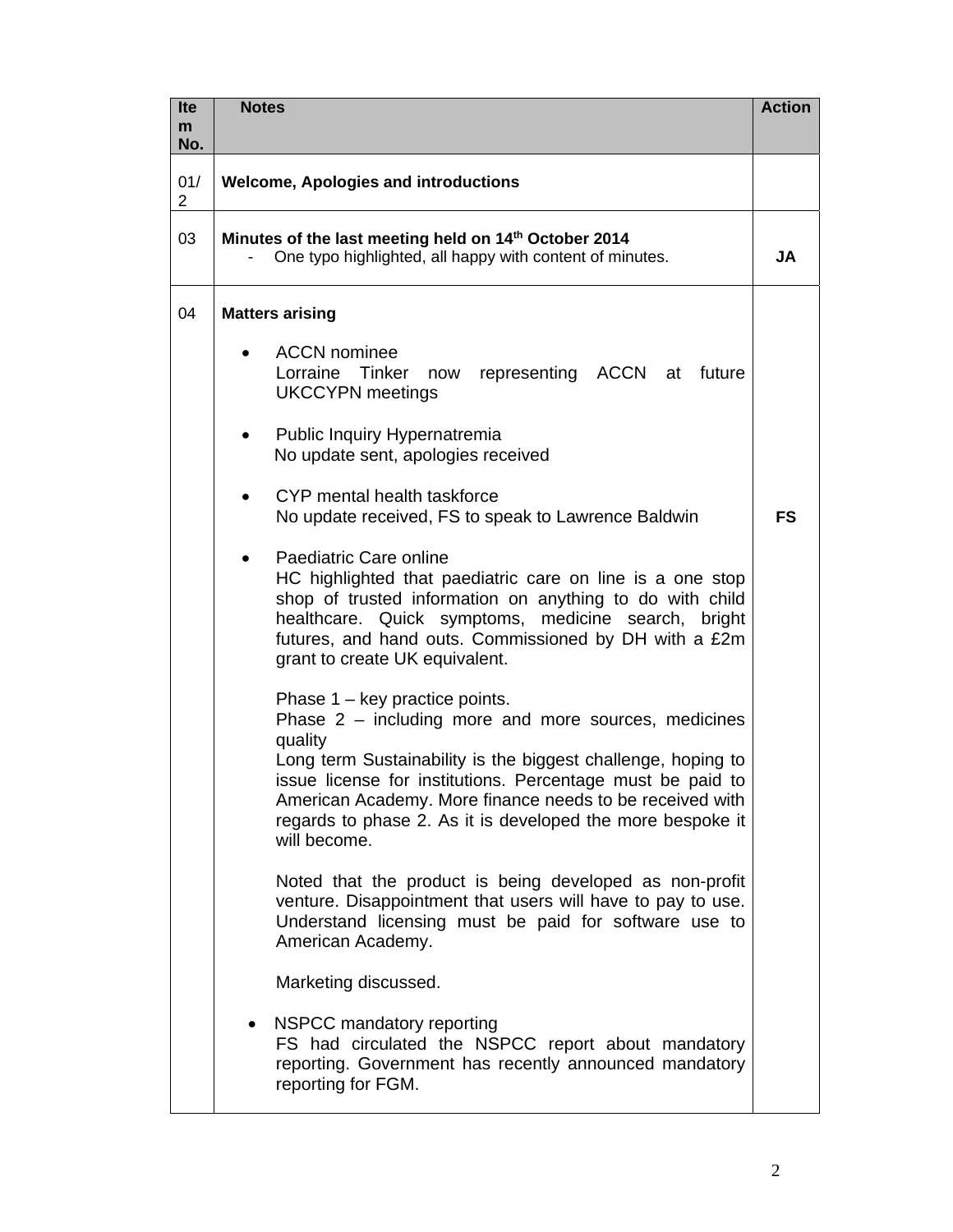| 05 | <b>Health</b>                                                                                        | Dr.Hillary Cass, President, Royal College of Paediatrics and Child                                                                                                                                                                                                                                                                                                                                                                                                                                                                                                                                                                                                                                                                                                                                                                                                                                                                                                                                                                                                                         |                  |
|----|------------------------------------------------------------------------------------------------------|--------------------------------------------------------------------------------------------------------------------------------------------------------------------------------------------------------------------------------------------------------------------------------------------------------------------------------------------------------------------------------------------------------------------------------------------------------------------------------------------------------------------------------------------------------------------------------------------------------------------------------------------------------------------------------------------------------------------------------------------------------------------------------------------------------------------------------------------------------------------------------------------------------------------------------------------------------------------------------------------------------------------------------------------------------------------------------------------|------------------|
|    | $\bullet$<br>$\bullet$                                                                               | HC outlined key discussion points:<br>Shape of caring and shape of training reviews.<br>Sustainability of paediatric medical workforce<br>Changing health and support needs of children and young<br>people<br>• Future service models                                                                                                                                                                                                                                                                                                                                                                                                                                                                                                                                                                                                                                                                                                                                                                                                                                                     |                  |
|    |                                                                                                      | Health Education England (HEE) children's programme being<br>proposed by HC. Initial proposal included 4 work streams.                                                                                                                                                                                                                                                                                                                                                                                                                                                                                                                                                                                                                                                                                                                                                                                                                                                                                                                                                                     |                  |
|    | $\bullet$<br>$\bullet$<br>$\bullet$<br>$\bullet$<br>$\bullet$<br>$\bullet$<br>$\bullet$<br>$\bullet$ | Attendees noted that<br>There were significant children's nursing vacancies across<br>all settings, with difficulties in recruiting indicating substantial<br>shortfall in the number of children's nurses<br>Children's nursing students have the lowest attrition rate in<br>comparison to other fields of nursing<br>There were concerns about some of the programmes that<br>had been validated<br>NHSE currently undertaking business planning for the next 5<br>years, reflecting future service models<br>Some service providers recruiting from overseas to fill gaps<br>in workforce (India, Philippines and Spain)<br>Many children's nursing students have been recruited<br>directly into health visiting programmes<br>Children's nursing and neonatal nursing workforce reduced<br>due to many being recruited into health visiting programmes<br>to meet government target<br>Scotland is exploring the option of a 4 year programme<br>combining RN Children and RN Learning Disabilities<br>Differences in health outcomes for children and young<br>people across Europe |                  |
|    | <b>Actions</b>                                                                                       | Capture data regarding children's nursing student attrition                                                                                                                                                                                                                                                                                                                                                                                                                                                                                                                                                                                                                                                                                                                                                                                                                                                                                                                                                                                                                                |                  |
|    |                                                                                                      | rates in comparison with other fields                                                                                                                                                                                                                                                                                                                                                                                                                                                                                                                                                                                                                                                                                                                                                                                                                                                                                                                                                                                                                                                      | <b>FS/DC</b>     |
|    | $\bullet$                                                                                            | Gather children's nursing students views                                                                                                                                                                                                                                                                                                                                                                                                                                                                                                                                                                                                                                                                                                                                                                                                                                                                                                                                                                                                                                                   | <b>BC/D</b><br>C |
|    | $\bullet$                                                                                            | Charities to identify numbers of children's nurses employed<br>by them (information already provided by Together for Short<br>Lives regarding vacancies experienced)                                                                                                                                                                                                                                                                                                                                                                                                                                                                                                                                                                                                                                                                                                                                                                                                                                                                                                                       | All              |
|    | $\bullet$                                                                                            | Increase awareness of issues emerging with regard to<br>Shape of Caring (SoC) potential recommendations (twitter,<br>blogs, articles)                                                                                                                                                                                                                                                                                                                                                                                                                                                                                                                                                                                                                                                                                                                                                                                                                                                                                                                                                      | All              |
|    |                                                                                                      | Prepare outline response to SoC<br>linked to forthcoming                                                                                                                                                                                                                                                                                                                                                                                                                                                                                                                                                                                                                                                                                                                                                                                                                                                                                                                                                                                                                                   |                  |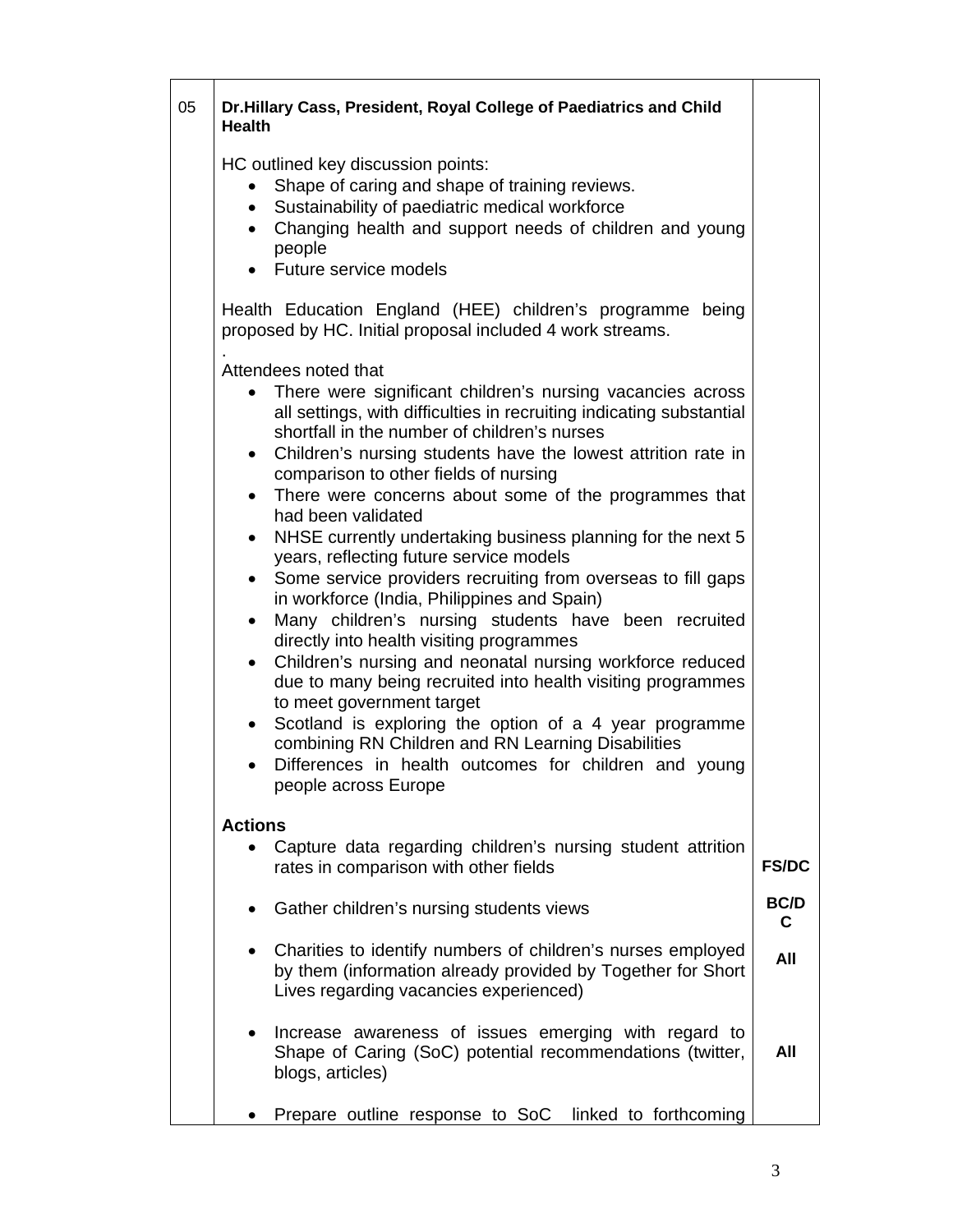|    | Children and Young People's Health Outcomes Forum<br>report for circulation to UKCCYPN members and other<br>organisations for co-badging                                                                                                                                                                 | FS/<br><b>RCN</b><br><b>CYP</b><br><b>Forum</b><br>chairs<br>$I$ all |  |  |
|----|----------------------------------------------------------------------------------------------------------------------------------------------------------------------------------------------------------------------------------------------------------------------------------------------------------|----------------------------------------------------------------------|--|--|
|    | Views to be gathered from charities, parent/carer groups<br>$\bullet$<br>and young people's groups                                                                                                                                                                                                       | <b>MJ/LP</b>                                                         |  |  |
|    | Issues to be raised with strategic clinical networks and other<br>for a such as ACCN                                                                                                                                                                                                                     | SW/<br>ΜМ                                                            |  |  |
|    | Data regarding neonatal workforce to be sent to FS & HC                                                                                                                                                                                                                                                  | <b>DE</b>                                                            |  |  |
|    | Compile a list of MPs who would support                                                                                                                                                                                                                                                                  | DC                                                                   |  |  |
| 06 | <b>Reports from members received:</b><br>Department of Health<br><b>Neonatal Nurses Association</b><br>Association of British Paediatric update<br>$\sim$<br>- School and Public Health Nurses Association (SAPHNA) update<br><b>SPENS (Strategic Paediatric Educationalists and Nurses</b><br>Scotland) |                                                                      |  |  |
| 07 | Any other business                                                                                                                                                                                                                                                                                       |                                                                      |  |  |
|    | DC advised that in Wales Teenage cancer is moving management.<br>Based in children's services but now being moved into adult's<br>services.                                                                                                                                                              |                                                                      |  |  |
|    | MJ advised that Action for Sick Children has undergone a lot of<br>change over the last 9 months internally. Is now beginning to get<br>reengaged externally                                                                                                                                             |                                                                      |  |  |
| 08 | Dates of future meetings and Topics                                                                                                                                                                                                                                                                      |                                                                      |  |  |
|    | $16th$ June - 13:00-16:00<br>Priorities for Children and Young People<br>Service reconfigurations and restructuring: implications for children<br>and young people; and nursing                                                                                                                          |                                                                      |  |  |
|    | $20^{th}$ October - 13:00-16:00<br>Child obesity and the stamp tool<br>Children and young people's mental health                                                                                                                                                                                         |                                                                      |  |  |
|    | Apologies, future agenda items and written update papers to be<br>sent to Ahmed - Jannathul.ahmed@rcn.org.uk or Tel: 020 7647<br>3551                                                                                                                                                                    |                                                                      |  |  |